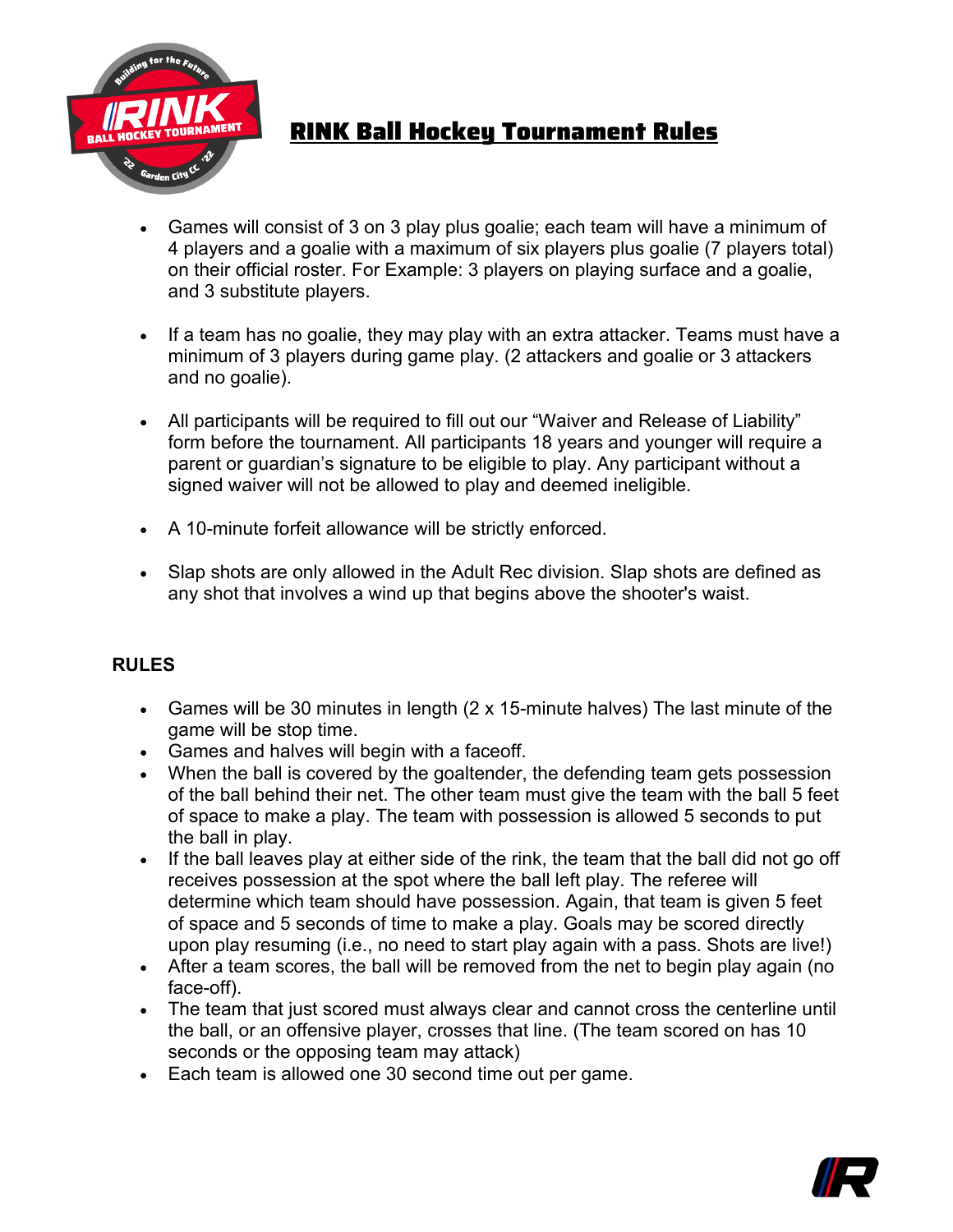- If a participant intentionally and knowingly takes a slap shot in any division besides the Adult Rec division, the opposing team will get possession in proximity of where it occurred. There will be no penalty.
- Any contact made with the ball when the stick is above the shoulder will be blown down immediately and will result in a change of possession to the opposing team to the side of the rink where it occurred.
- Players will change on the fly. No more than three players and a goalie are allowed on the surface at a time unless goalie is pulled. Changes must always be made from the team's defensive end of the rink. Trying to change in the offensive end may result in a penalty shot (if an advantage is created at the referee's discretion).
- All penalties will be granted a penalty shot. The ball is "live" if a goal is not scored.
- Any player that receives 3 penalties in 1 game will be ejected from the game.
- A mercy rule will be in effect if one team leads the other by a 10-goal margin at any point during the second half of the game.
- Fighting and any inappropriate behavior will not be tolerated. and will result in an automatic tournament ejection by the tournament supervisor or on sight official.
- There will be no icing or off-sides during this tournament.
- A team may play without a goaltender if it chooses to do so, at any time during the match. An extra attacker may be used.
- If a game is tied after regulation in the preliminary round, the game will be decided by a 3-player shootout. If still tied, it will go to a sudden death shootout round. Players must go through their entire line-up before shooting again. Coed shootouts will be male, female, male & Male, female in sudden death. If a game is tied after regulation in the playoffs, there will be a 5-minute overtime period. If still tied, the game will be decided by a 3- player shootout. If still tied, it will go to a sudden death shootout round. Players must go through their entire line-up before shooting again.
- The tournament will proceed rain or shine except under conditions of severe weather systems.
- We reserve the right to reduce the number of games or shorten games in the case of inclement weather or any other unforeseen circumstances.
- There can be no goalie changes made during games, except in the case of injury. One of the rostered players must play in the goalie position or play the remainder game with no goalie. If a goalie leaves a game due to injury, he/she cannot return to the game in an "out" position.

## **EQUIPMENT**

• Goaltenders are required to bring their own goaltender equipment. Mandatory equipment includes: full-face mask & goalie pads. All forms of goalie equipment are permitted. Goaltenders dressed in gear must use goalie sticks.